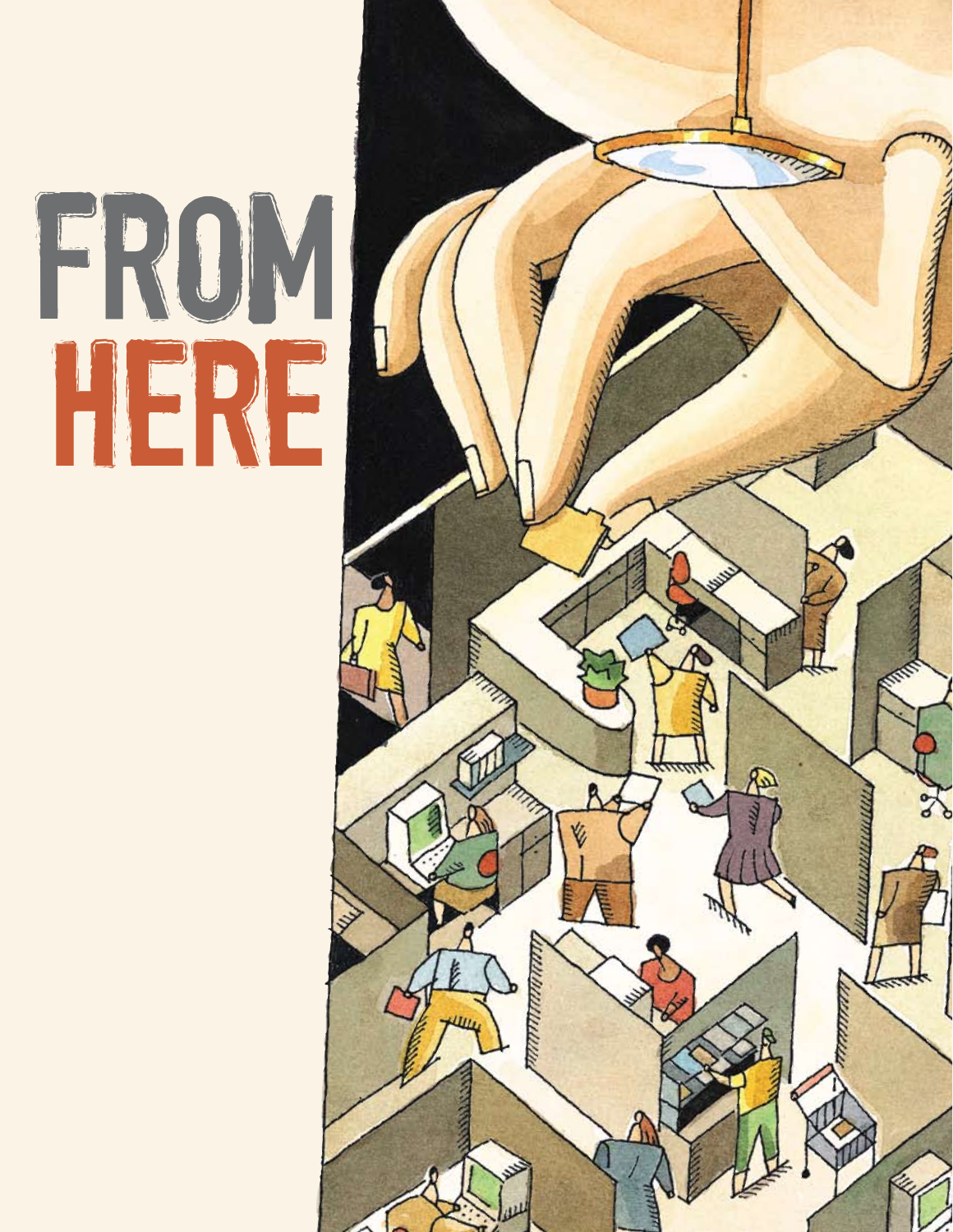

# THE STREET OF THE CONTROL CHANGE Effectively Managing Organizational Change

hroughout organizational history it has been witnessed and written of<br>time and again just how difficult initiating and leading change, as it<br>relates to human behavior, can be. As early as the fourteenth century,<br>statesman hroughout organizational history it has been witnessed and written of time and again just how difficult initiating and leading change, as it relates to human behavior, can be. As early as the fourteenth century, statesman and writer Niccolo Machiavelli recognized the individual

nor more doubtful of success, nor more dangerous to handle, than to initiate a new order of things…This arises partly from the

incredulity of mankind who do not truly believe in anything new until they have actual experience of it."1 Although Machiavelli is known for what are

### By Casey J. Wick

generally viewed as unethical tactics such as deception and force (in modern management texts these are termed "Machiavellian Tactics"), his perception of human resistance to change is nonetheless insightful.

Ask any manager to recount a time when significant changes to their organization were required, and the response will more than likely be a woeful tale of suspicion, resistance, and eventually reluctant acceptance. Initiating and implementing organizational change can be, and very often is, a journey characterized by periods of temporary progress followed by slow regression back to old habits and operating practices. Countless challenges and barriers rooted in individual and group perceptions lay around each and every bend in the road to effective and lasting changes. More importantly, the journey of organizational change is one in which the pressure influencing change can shift rapidly and without warning making the destination seem unattainable. Fortunately, with firm commitment and thorough planning, the initiation and implementation of pressure-driven changes can be successfully made within an organizational setting.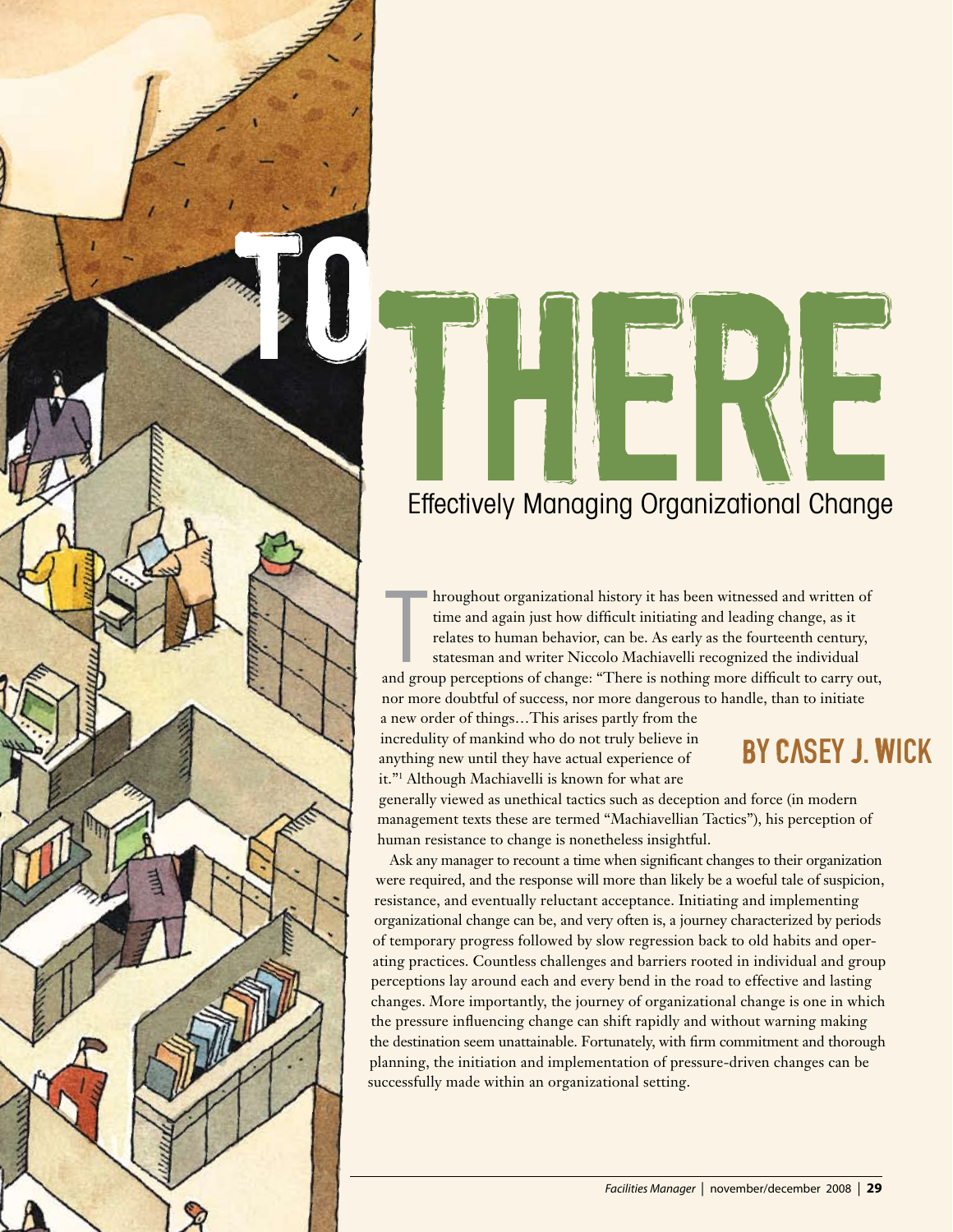#### **The Pressure to Change**

Successful agents of change, whether internal or external, understand it is paramount for environmental changes to be matched by organizational change if the organization is to remain effective.2 When working to implement organizational changes, it is crucial to understand the critical elements including; the forces causing the pressure to change, the process by which change occurs, the causes and nature behind the resistance to change, and finally strategies for overcoming such resistance.

All organizations face two basic sources of pressure to change, external and internal pressures.3 Because these two distinctions often share common traits, such as communication channels, organizational policies and individual/group perceptions, the differences may be perceived as arbitrary. However, in order to accurately evaluate the forces creating pressure to change such a separation will facilitate a clearer understanding and an effective change process.

Organizations are often driven into change action by a solid jolt from forces outside its own boundaries where no immediate control is exercised. These external forces include regulatory, social, technological, or political pressures triggering the organization to respond. Whatever the cause, change driven by external forces is generally of a proactive nature. That is the need for change is a result of foreseeable situations coming in the future. Regulatory requirements and technology are two good examples of foreseeable forces.

Generally speaking, most new, or changes to existing, regulatory requirements are announced in bulletins published by the authority having jurisdiction. Knowing of these new or changed regulations gives the organization an opportunity to be proactive and begin the necessary changes to be compliant before the new regulations become law. Likewise, advances in technology occur rapidly but not without a certain period of advance notice. Upgrades to software, innovations in energy management/ building automation systems and advances in equipment are all preceded by vendor demos and product specific training.

Successful organizational change driven by external pressures requires the capacity to effectively receive, filter, and accurately interpret inflows of information from various external channels. Once the information is processed action must be taken in innovative and creative ways leading to a predetermined and desired organizational position.

Internal sources of pressure are of a different nature yet no less influential or critical. Internal sources of change can often be traced to process, procedural, or behavioral issues within the organization itself.4 Shortcomings within the organization that often create internal pressures include: high absenteeism and turnover, low productivity, frequent grievances, and even conflict and sabotage. For example, a sudden and dramatic exodus due to a newly offered retirement option could cause a string of promotions and lateral moves.

Because of the rapid nature of the staff movements, many may be

Progress and schedules must be universally understood and accepted in order for backward slides to be avoided.

made without adequate preparation. The result will be redundant, misinterpreted, or inadequate communications leading to systemic breakdowns within and between divisions, departments, and offices. Periodic internal assessments can be effective in identifying symptoms of internal situations that may result in the need for change.

However, most often internal change is reactive and is driven by pressures which appear with little or no advance warning. Organizations are forced to take rapid corrective action with little time to prepare an adequate plan for change. In such circumstances organizations must take an approach which will stabilize the internal environment for a period long enough to identify the true cause of the pressure, establish a clear vision of the necessary improvements, and initiate the change process toward the desired outcomes.

#### **Characteristics of Change**

Appropriate and realistic change is characterized by several key elements including; expected outcomes, schedule and progress expectation, individual and group responsibilities and control mechanism necessary to track progress toward newly established organizational goals. Such changes essentially come about through a sequence of organizational events or a psychological process that occurs over time.<sup>5</sup> Modern organizational behavior theorists agree that organizational change occurs through what is generally viewed as a three-step process.

The first step, *unfreezing*, is the result of a recognition that the current organizational status is inappropriate or inadequate. Unfreezing involves moving individuals and groups out of old mindsets and habits. Change leaders, participants, and stakeholders must arrive at a shared and agreed upon vision in order for organizational change to be effective and lasting. Elements such as progress and schedules must be universally understood and accepted in order for backward slides to be avoided.

Once the unfreezing has occurred, the *change*, or *moving*, stage of the process begins. Individuals and groups begin to exhibit the new behaviors and practices identified as desirable outcomes. New policies and procedures are initiated and change leaders work to motivate the organization to pick up momentum toward the desired position. At this point interested parties often assume there will be an immediate and positive result from the changes in policies, processes, or behaviors. However, there is more often than not a drop in performance or productivity immediately after such adjustments are initiated due to the learning curve associated with the transitions. This performance gap must be identified and accounted for in the progress and schedule as defined in the change plan.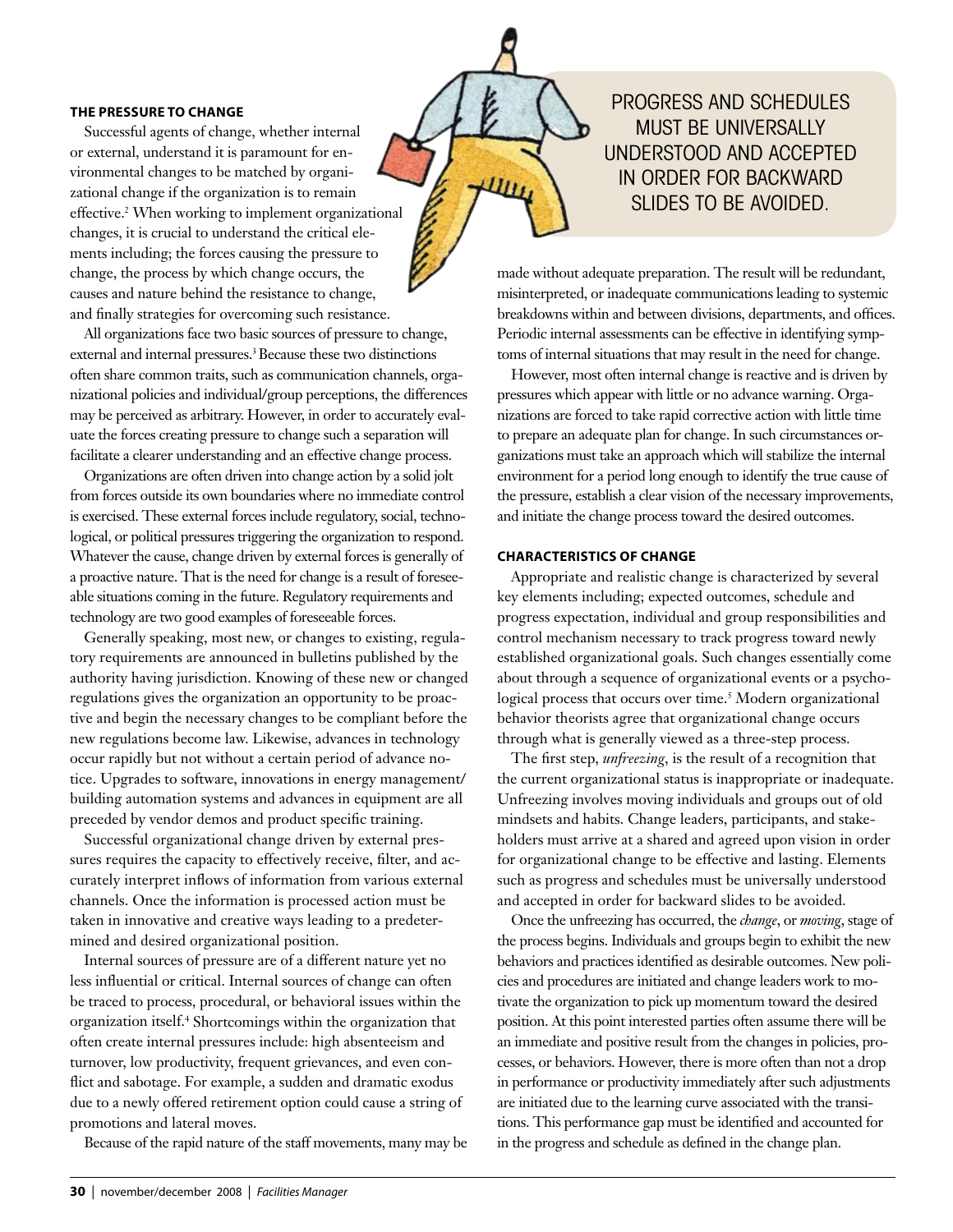Once the desired changes begin to take hold, *refreezing* must occur to ensure the attitudes, behaviors, and processes become part of the new organizational culture. Refreezing strengthens and reinforces the changes and diffuses them through the organization for assimilation. During the refreezing period it is critical to safeguard against the new habits and behaviors from becoming too rigid. Flexibility is important to controlling the change process and allowing for appropriate adjustments when necessary. The main focus of refreezing must be to build and foster fluid adaptability, regular and continuing internal assessment, and continuous improvement.

While there are countless individual reasons for resistance to change, surprise initiation, misunderstanding of the need for change, lack of trust, fear of failure, poor timing, and competing demands are most often the primary culprits. Directly relative to the significance of the cause of the change there will be relative and escalating levels of fear and anxiety by those affected. For example, in the case of policy change, the individual may not understand the reason for the policy change and fear getting disciplined for failing to adhere to the new policy. This may cause a certain amount of short-term stress and anxiety until the new policy takes hold and the individual or group becomes comfortable with the change.

In a more serious event, such as a catastrophic fire or major organizational restructuring, individuals will experience a much

greater level of fear and anxiety possibly leading to debilitating physical or emotional manifestations. In both cases there is a common thread that makes them similar—the fear of the unknown. It is fear of the unknown that causes individuals and groups to be so resistant to change. In the realm of the unknown there is always the possibility of failure and loss of security which is the driving force behind resistance to change.

#### **Effective Strategies**

Effective strategies for reducing or eliminating resistance are essential to the process of implementing lasting and effective organizational change. While there are several strategies generally accepted as effective, they all have certain traits in common and are most effective when used in combination. Developing a positive climate for change is at the top of the list. The beliefs employees hold about the organization will affect their responses during times of change. Effective, honest, and transparent communication with employees will help to build a positive belief about the change leaders and in turn will facilitate dissipation of the related anxiety within the organization. Encouraging an interest in improvement will have a profound effect on individuals and groups involved in the change process. Here one must be conscious of the perils of the "Do as I say and not as I do" perception. If employees are being encouraged to accept change and improvement yet the leadership does not participate in improvement programs a conflicting message will be sent.

**Education** is universally accepted as the foundation of effective strategies because of its proactive nature. Education focuses on accurately and clearly informing employees of the driving forces behind the need for change, developing the necessary skills and knowledge and supporting individual and group development. With few drawbacks, education is clearly one of the most desirable strategies. However, regardless of the format in which it is delivered, education can be time consuming and costly.

**Participation** is another strategy change leaders frequently rely on. Acting as a substantial contributor will instill a genuine sense of ownership within the participants and stakeholders alike. By being participants in the planning, implementation, and follow-up phases of the change process employees are more likely to give full commitment.

**Facilitation** is yet another highly effective change strategy and is essential in situations where individual stress, anxiety and

### **Get All the Good Stuff** At a Cost You can Justify



**Bundled with** the Guidelines

Your cleaning costs are tied to your facility size and now your software costs work the same way. No matter what the size of your facility, our entire suite of features is affordable since we price by the square foot, with prices starting at just \$500, including our PDA based inspection software, everyone can have the best professional tools on the market.

Bundled with APPA's Custodial Staffing Guidelines and pre-loaded with all the area types you need, try out the software for 60 days via download from our website.

Lean more at: www.managewize.com

Software available from JohnsonDiversey's Johnson Wax, Butcher's, and Ramsey brands, as well as select, independent consultants in the industry.



60 Kensico Rd. STE 26, Thornwood, NY 10594 email: info@managewize.net